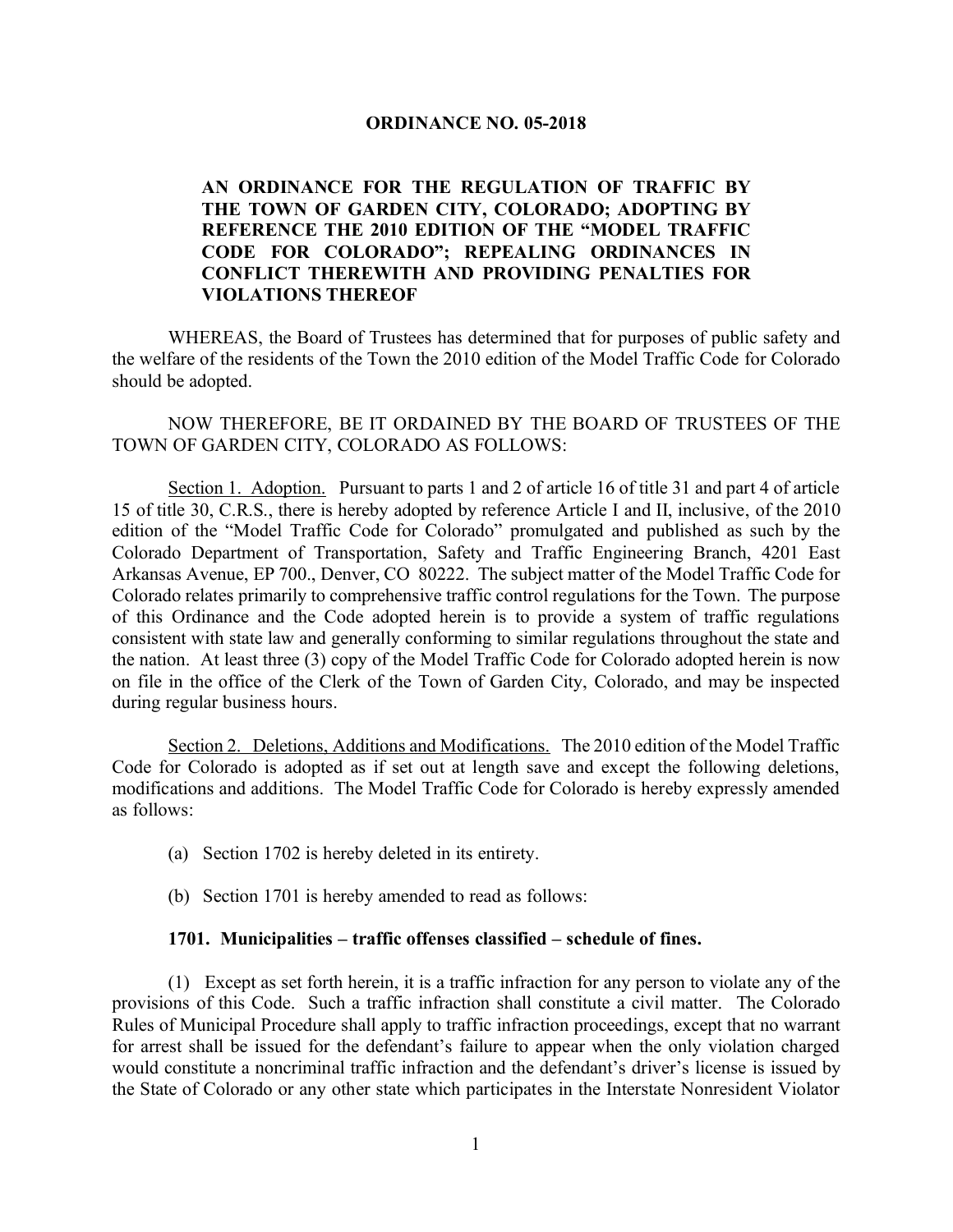Compact, as codified at C.R.S. Section 24-60-201. Instead, the court may enter a judgment of liability by default against the defendant for failure to appear, assess any penalty and costs established by law and report the judgment to the appropriate state motor vehicle department which may assess points against the defendant's driver's license and may take appropriate action to ensure that the judgment is satisfied. There is no right to a trial by jury for any noncriminal traffic infraction.

(2) The following violations set forth in the Model Traffic Code for Colorado are not traffic infractions but violation of the following sections shall constitute a Class 1 traffic offense as defined by Colorado Revised Statutes 42-4-1701.

(a) A violation of Section 1101(1) involving driving twenty (20) miles per hour or more in excess of the reasonable and prudent speed or in excess of the lawful speed limit is a criminal traffic offense.

(b) Any person who violates Section 607, 705, 1105, 1401, 1402, 1409, 1413, 1703 or 1903 of this Code commits a criminal traffic offense.

(3) Court costs, surcharges, late payment fees, or other fees as authorized by law or ordinance or established by a court shall be added to the fine.

Section 3. Penalties. The following penalties, herewith set forth in full, shall apply to this Article:

It is unlawful for any person to violate any of the provisions adopted in this Article.

Every person convicted of a violation of any provision adopted in this Article shall be punished by a fine not exceeding the maximum penalty provided in Chapter 1, Article 4 of the Garden City Municipal Code.

Section 4. Application. This Ordinance shall apply to every street, alley, sidewalk area, driveway, park, and to every other public way or public place or public parking area, either within or outside the corporate limits of this municipality, the use of which this municipality has jurisdiction and authority to regulate. The provisions of sections 1401, 1402, 1413, and part 16 of the adopted Model Traffic Code, respectively concerning reckless driving, careless driving, eluding a police officer, and accidents and accident reports shall apply not only to public places and ways but also throughout this municipality.

Section 5. Validity. If any part or parts of this Ordinance are for any reason held to be invalid such decision shall not affect the validity of the remaining portions of this Ordinance. The Board of Trustees hereby declares that it would have passed this Ordinance and each part or parts thereof, irrespective of the fact that any one part or parts be declared invalid.

Section 6. Repeal. Ordinance No.3-2008 is hereby REPEALED and any Ordinance or parts of Ordinances covering the same matters as set forth in this Ordinance are hereby repealed, except that this repeal shall not affect or prevent the prosecution or punishment of any person for